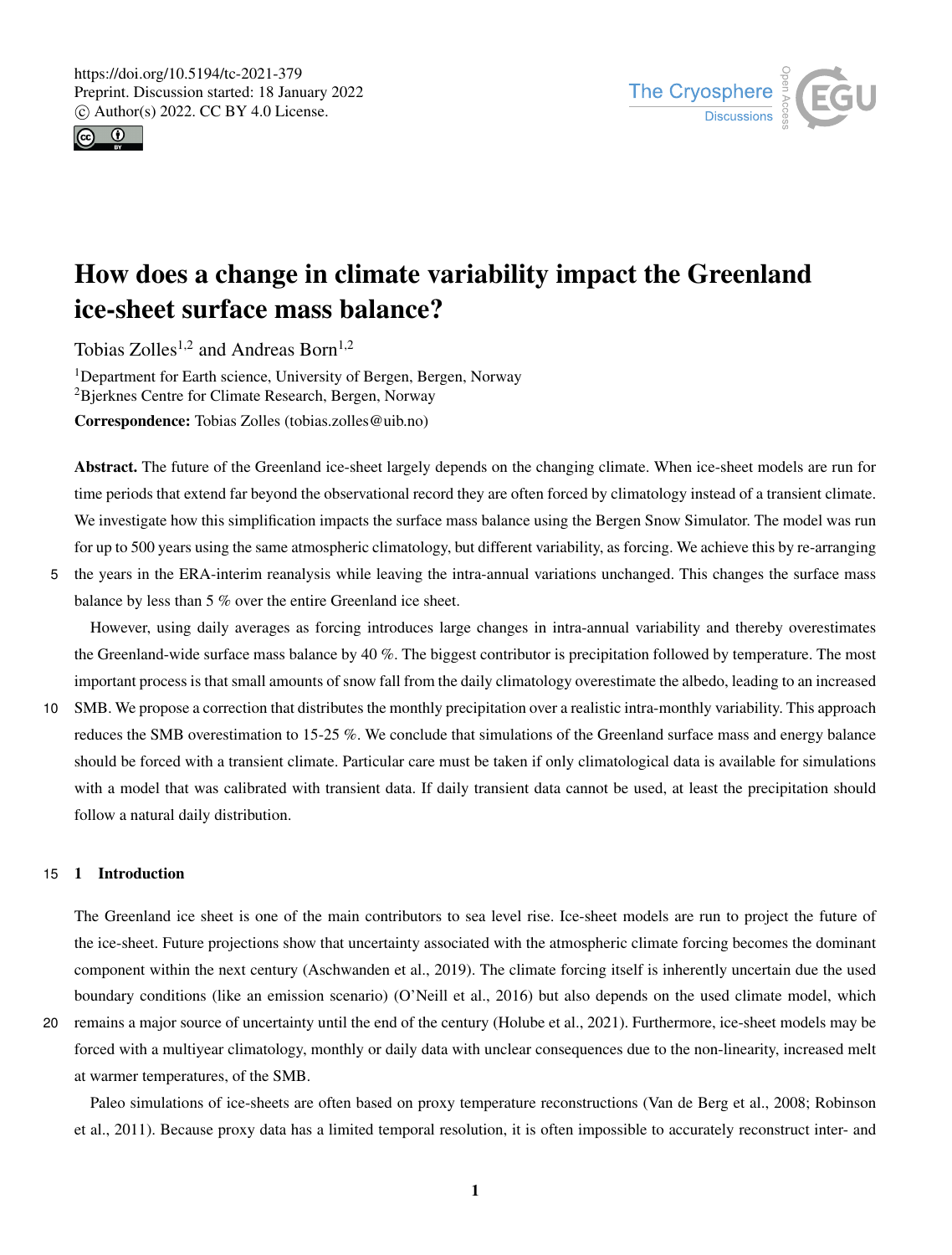



25 intra-annual variability. While it is common practice to use a constant temperature index to interpolate between the coldest (Last Glacial Maximum) and the warmest (Present Day) state (e.q. Forsström and Greve, 2004; Alvarez Solas et al., 2018), it has not been studied what impact additional variability on short time scales would have. The effect of additional non-resolved variability may be an even larger issue as the most common temperature proxies used are ice cores, which in turn rather reflect the precipitation events than only climatological temperatures (Madsen et al., 2019). Proxies vary greatly in their temporal 30 resolution, so we investigate the variability on multiple time scales (50 - 500 years). Although the initial question arises from

proxy and climate reconstruction it is equally applicable to projections of the distant future of the Greenland ice sheet. In this study, we perform simulations using the latest version of the BEr*ge*n Snow SImulator (BESSI) (Zolles and Born, 2021). Prior model parameter tuning was performed relative to the GRACE satellite data set and RACMO simulations (Noël et al., 2018; Fettweis et al., 2020a; Holube et al., 2021). The model is designed for the simulations of long time scales, leading

35 to a trade off between complexity and computational efficiency. Therefore, we need a representative climate forcing for longer time periods.

Input data to force BESSI is derived from the ERA-interim reanalysis data set, instead of using an artificial inter-annual variability or internal climate model variability (Semenov, 2008; Verdin et al., 2018) based on a climatology. Firstly, the rapidly increasing temperature over the last 50 years is a good example of a non-representative climatological average. Secondly, ERA-

- 40 interim provides a reasonable natural variability and daily data is available over the entire Greenland Ice-sheet at a sufficiently high spatial resolution (Berrisford et al., 2011). Potential climate model data for climate reconstructions and projections will be of a similar or lower resolution. Climate variability of different time scales is achieved by a reordering the individual years. The ultimate test is weather a re-arranged forcing mimics reality by simulating the same SMB as the transient - real - forcing. For a longer simulation duration the ERA-interim period is copied multiple times. We use ERA-interim as its resolution is of
- 45 the same order of magnitude as most Global Circulation climate Models (GCM) and refrain from higher resolution models like MAR (Fettweis et al., 2017) or RACMO (van Meijgaard et al., 2008) as those will not be available for the most of the past (last glacial) and are computationally demanding. We choose the current rapid climate change as it provides an upper uncertainty estimate for the entire glacial. Furthermore, the model sensitivity of the surface mass balance model has been evaluated prior for this time period (Zolles and Born, 2021).
- 50 This leaves us with three goals of the study:
	- Quantify the uncertainty associated with inter-annual variability and climatological forcing
	- Identify the reasons for and potentially reduce this uncertainty
	- Find a procedure to create a representative climate forcing for the past based on temperature proxies

In section 2 we will give a brief description of the surface mass balance model and the set-up of the climate ensemble used 55 in this study. The results in section 3 are split into the uncertainty of inter-annual variability, individual forcing variables, and precipitation and associated albedo impact. After that, we discuss our findings in section 4 and conclude in section 5.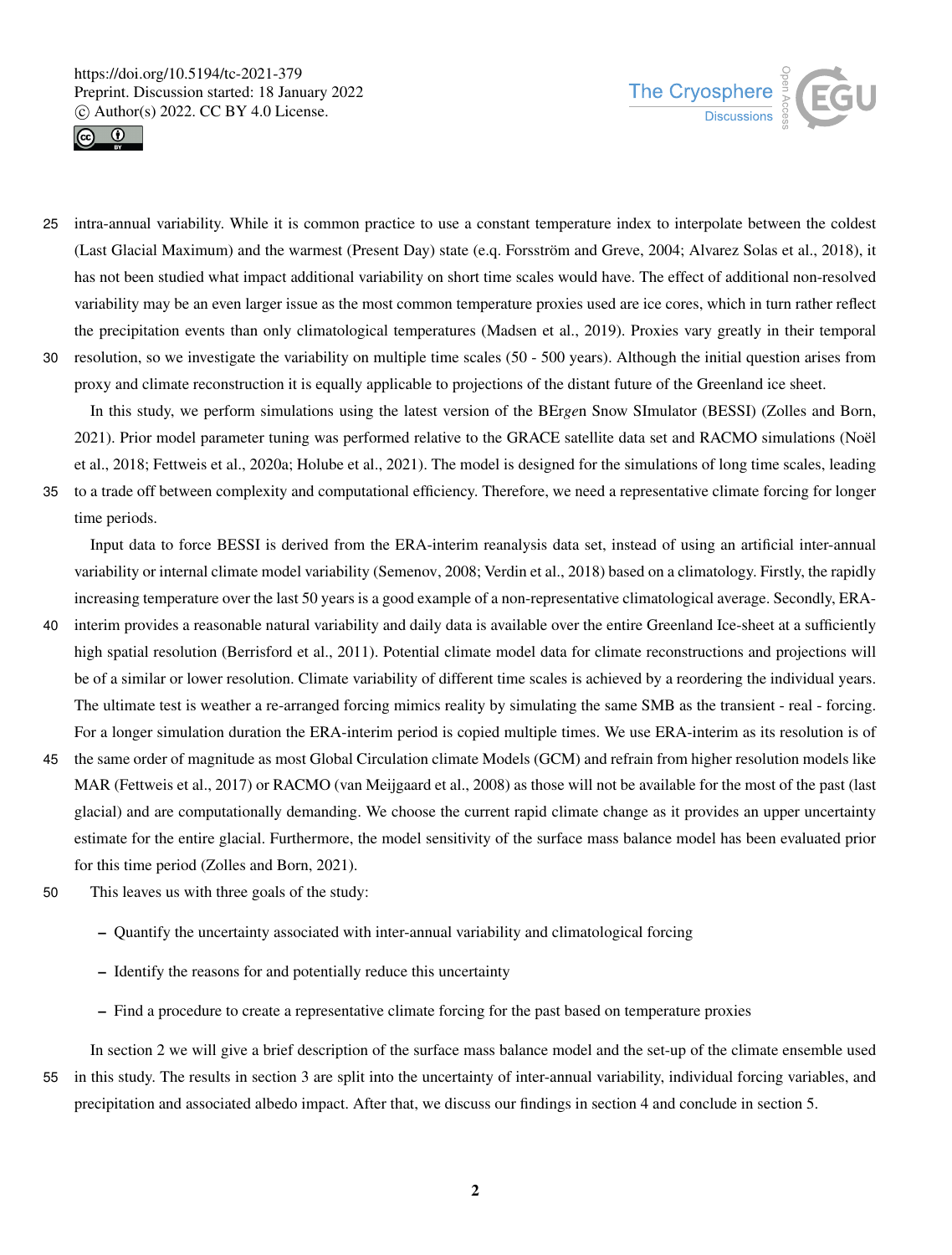



## 2 Model setup

### 2.1 Snow model - BESSI

- The study uses the Bergen Snow SImulator (BESSI), which calculates the mass and energy balance with a daily time step (Born 60 et al., 2019). It compares well to other surface mass balance models over Greenland with a slight positive bias for melt regions (Fettweis et al., 2020a). The latest model version is described in detail in Zolles and Born (2021) so that we will only provide an abridged description here. The model domain is based on a stereo-graphic projection of Greenland and uses an equidistant grid with a resolution of 10 km. The model uses a mass based vertical grid of 15 layers, with up to 500 kgm<sup>-2</sup>. The model uses five input fields with a daily resolution: surface temperature, total precipitation, dew point, and down-welling long- and shortwave
- 65 radiation. A full energy balance is calculated at the surface including diffusion of heat in the snow pack and latent contributions from freezing and melting of water and liquid precipitation. Liquid water in the snow is explicitly represented. Mass changes due to melting, precipitation, or sublimation processes. The model parameters have been tuned using a multi-variate calibration towards RACMO (Noël et al., 2018) and the GRACE data set.

## 2.2 Atmospheric climate forcing

- 70 We use the daily ERA-interim reanalysis data from 1979-2017 (Uppala et al., 2011). The input variables of atmospheric temperature, precipitation, dew point, and short and long-wave radiation are bi-linearly interpolated to a 10x10 km grid over Greenland. This initial forcing data of 39 years is then taken 12 times to represent longer time periods. We define the natural transient forcing as the ERA-interim forcing in the true historical order and then looping forward and backward (F-BWD). This means the following order 1979-2017-1979-2017-1979-...
- 75 We arrange the original transient forcing in four different ways: repeating the ERA-interim forcing in its original order multiple times (forward, FWD), repeating the same data in reverse order (backward, BWD), alternating between FWD and BWD to avoid the abrupt transition between the forcing years 2017 and 1979 (forward-backward, F-BWD), and again the same in reverse (backward-forward, B-FWD). This already creates synthetic time series with different frequencies (Fig. 1). However, to achieve even lower frequencies with the same data we also re-arrange the original transient forcing based on the
- 80 Greenland ice-sheet wide average annual air temperature. This changes the order of the 39 years in the record. Note that this does not break the consistency between the atmospheric variables, or add energy or mass to the atmospheric system relative to the original natural forcing. Temporal continuity is only broken at the year break with arguably negligible consequences.

The other time series are the temperature ordered forcing with different frequencies (rows) and sequential arrangement (columns, similar to the first row). All these time series have the same average forcing values, respectively the daily same

85 climatology, but different temporal variability. They are obtained by ordering the 12 cycles of 39 years by the Greenland wide temperature from the coldest of the series to the warmest. Afterwards depending on the chosen frequency we sample every  $n$ -th member of this series starting at the coldest/warmest year, where  $n$  is the frequency and once the end of the series is reached we start over at the 2nd member sampling every  $n<sup>th</sup>$  member thereafter, this is repeated in total n times for one time series.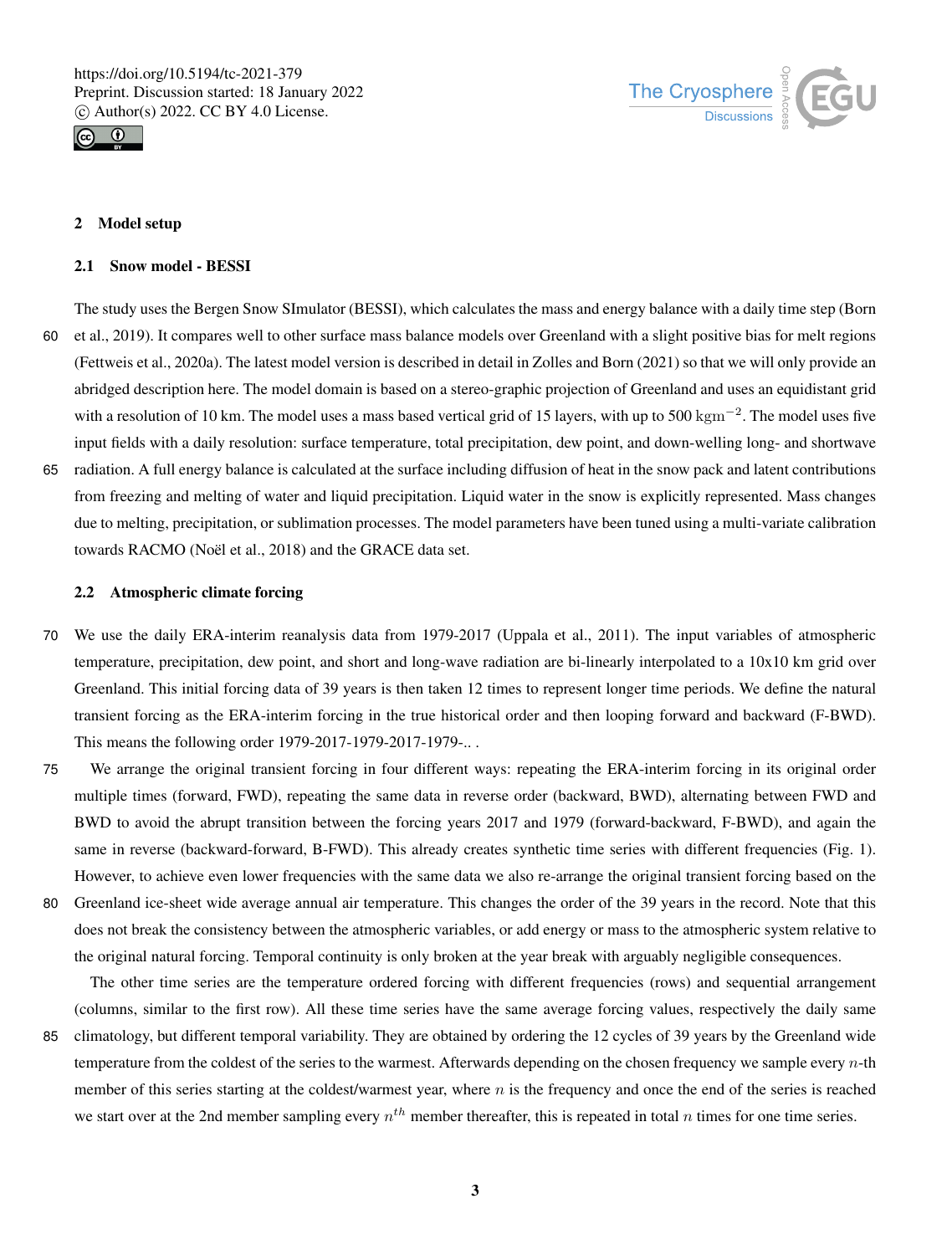





Figure 1. 28 different temperature time series based on 12 cycles of ERA-interim forcing. Each of them consist of the 12x39 years of ERAinterim which are ordered by temperature with different reoccurring frequencies. The first row shows the normal ERA-interim sequence (1979-2017) with different reoccurring patterns (2017-1979-2017x6,1979-2017-1979x6,1979-2017x12,2017-1979x12). Rows three to six show the temperature ordered sequence with increasing frequencies, with row one starting cold (F-BWD) and row two starting warm (B-FWD). Instead of looping back and forth from cold to warm the last two rows (orange) only increase/decrease in temperature and once the maximum/minimum is reached it starts over with the coldest/warmest forcing year again.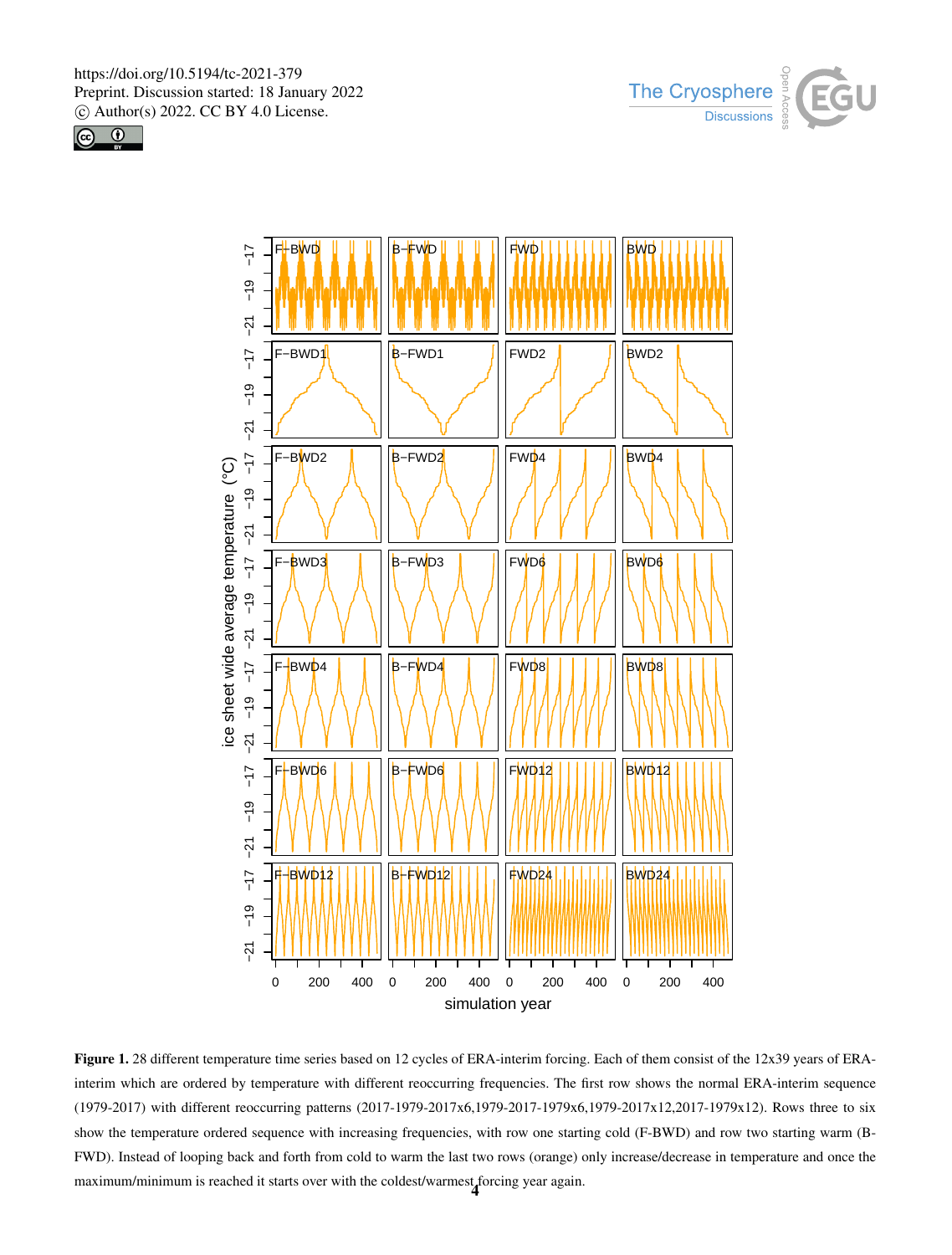



These individual forcings allow us to investigate the sensitivity and feedback of the SMB to different inter-annual variability 90 and, for example, extended warm periods.

#### 2.3 Simulations

All simulations are spun up with 500 years of ERA-interim F-BWD to reach a stable firn cover. We then simulate the surface mass balance with the different forcing time series (sec. 2.2). The surface mass balance is calculated for five different total simulations with a duration of 78, 117, 156, 234 and 468 years, to mimic different temperature proxy resolutions

95 The first set of simulations use the unaltered transient climate forcing only reordered in time (FWD/BWD/F-BWD/F-BWD 1-12). The second set of simulations mixes climatological and transient forcing. Lastly, we investigate the impact of the temporal precipitation distribution by simulating 468 years with the same monthly precipitation average but different sub-monthly frequency.

#### 3 Results

- **Inter-annual variability ordering** The average surface mass balance of the Greenland ice sheet is around 200 kg m<sup>-2</sup> yr<sup>-1</sup> 100 independent of the ordering of the forcing years (fig. 2). The lowest SMB occurs if multiple warm years happen after each other, corresponding to a low frequency (second row FWD/BWD/F-BWD/F-BWD 1). The memory effect of the firn cover to extended warm periods is rather low on an integrated level, though in the extreme case of only one cycle the SMB is slightly lower on the second cooling branch than the warming one. Within each frequency BWD (last column) always shows the lowest
- 105 SMB, because it starts with the warmest year and no protective firn cover can be built up first to reduce the amount of ice exposure. Note that we do not simulate changes in surface elevation, which could cause a significant positive feedback at multi-centennial time scales.

While the temporal order for the forcing years is of marginal influence  $(< 5\%$  difference in SMB) over the entire ice-sheet, it is larger on a regional level. The variability mainly impacts the SMB around the equilibrium line, with a standard deviation 110 of up to 500 kg m<sup>-2</sup> yr<sup>-1</sup> on the local scale (fig. 3). The standard deviation is also quite high in the northeast.

As proxy resolution is variable we also study additional simulation lengths of 78, 117, 156, and 234 years, corresponding to two, three, four, and six ERA-interim cycles. The general results are similar for shorter simulation periods (78, 117, 156, and 234 years instead of 468), though the difference between the simulations decreases, as with fewer ERA-interim cycles the duration of extended warm or cold periods decreases (not shown).

115 Climatological forcing / Intra-annual variability As the order of the inter-annual variability has a low impact, can we actually use daily climatologies? We study the impact of the daily climatology for every variable individually and only for the B-FWD case. Two mixed data sets are created, one where all but one variable are held at their climatological averages, and vice versa, where only one variable uses the climatology. Based on the results from the previous section we select the B-FWD member as a representative for the transient forcing, as the other reordered time series yieled similar SMB values.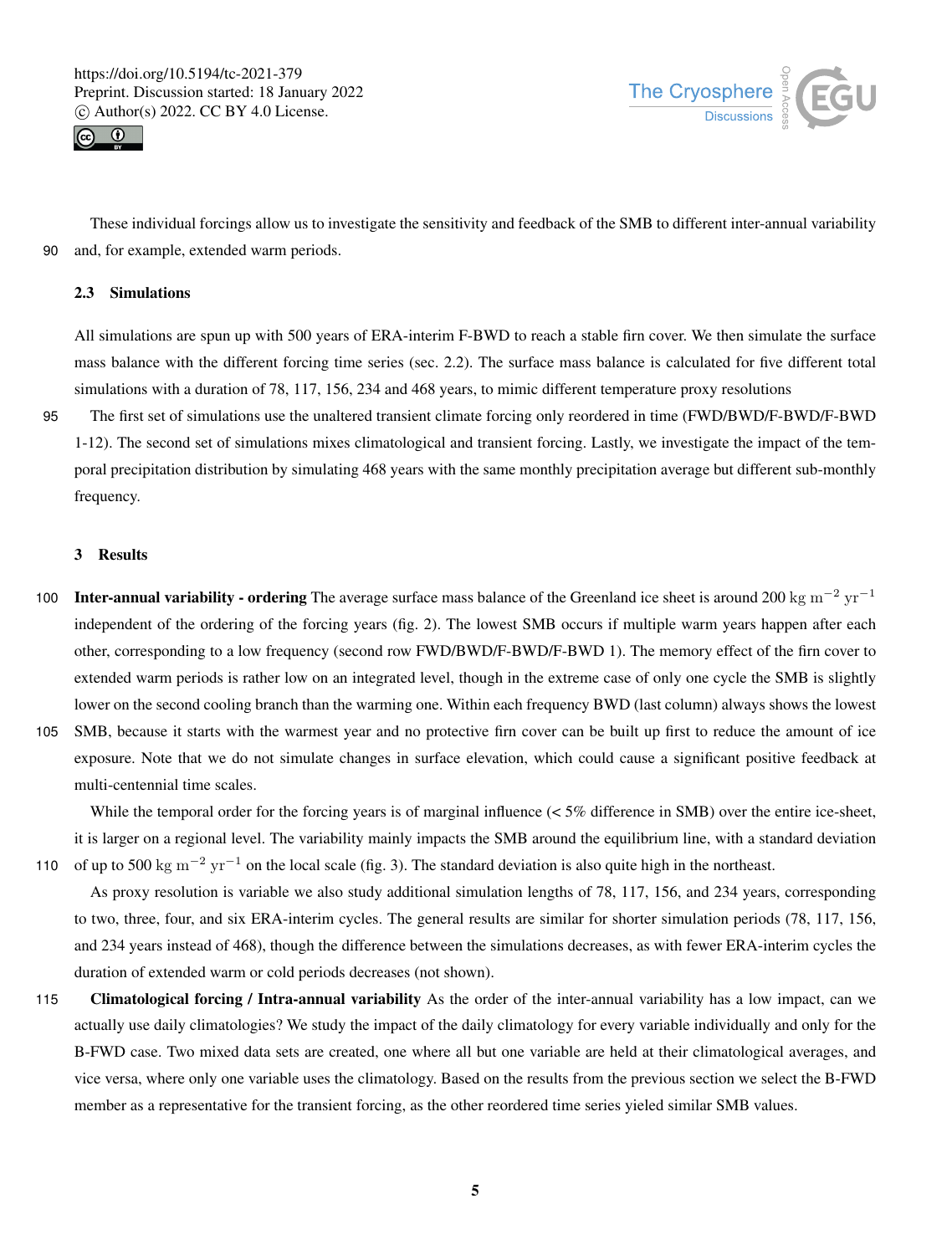





Figure 2. The SMB response of the Greenland ice-sheet to climate forcing with different inter-annual variability. Each box displays the annual surface mass balance over the entire simulation period of 468 years in black and the mean in red. The respective forcing is in the same order shown in figure 1, with F-BWD,B-FWD,FWD,BWD from left to right. The difference between the SMB with the different forcing is below 5 %.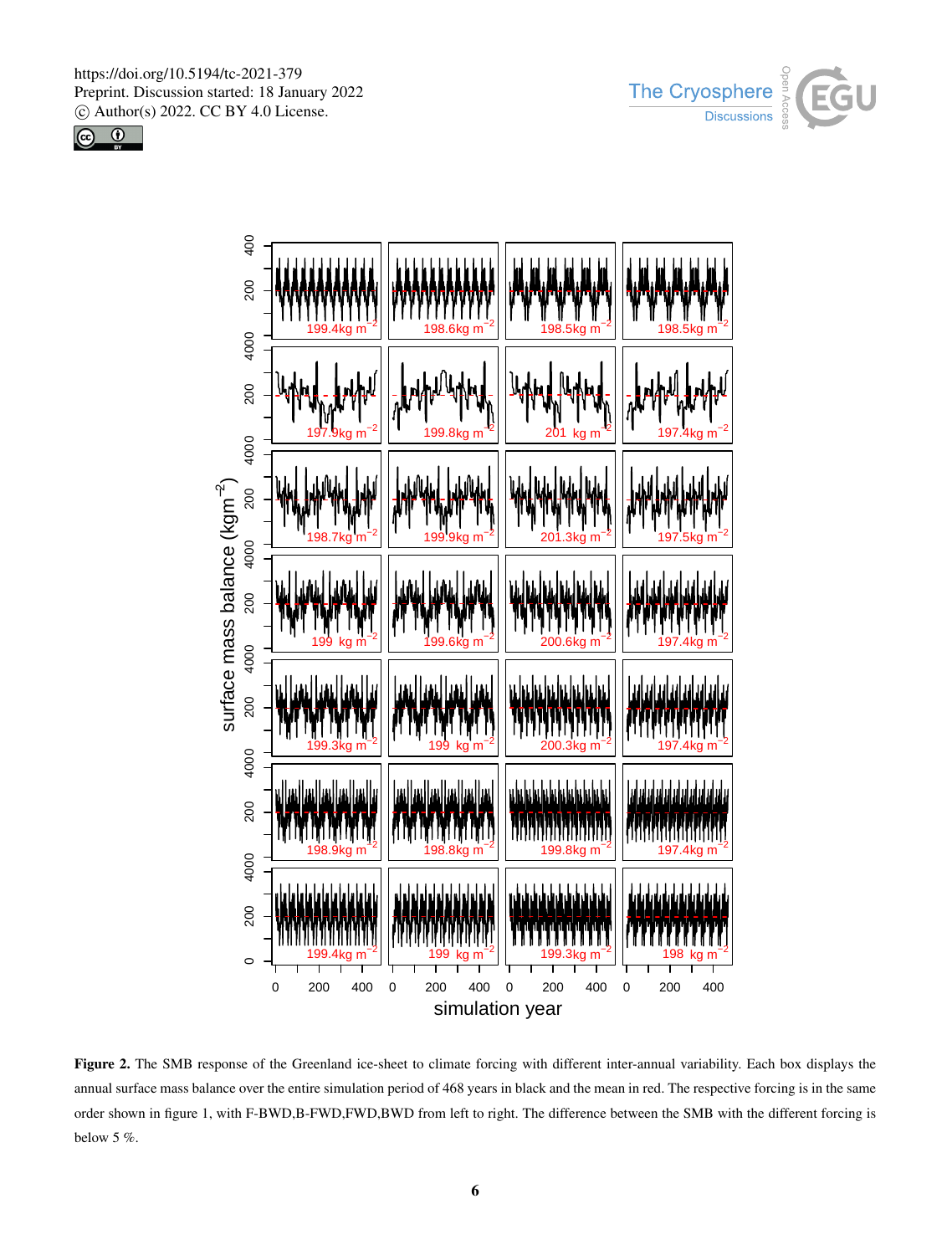





Figure 3. The average SMB and its standard deviation of the 28 simulations with different inter-annual variability order. The individual ensemble members all have the same climatology. The variation in the SMB is greatest around the equilibrium line and the northeast.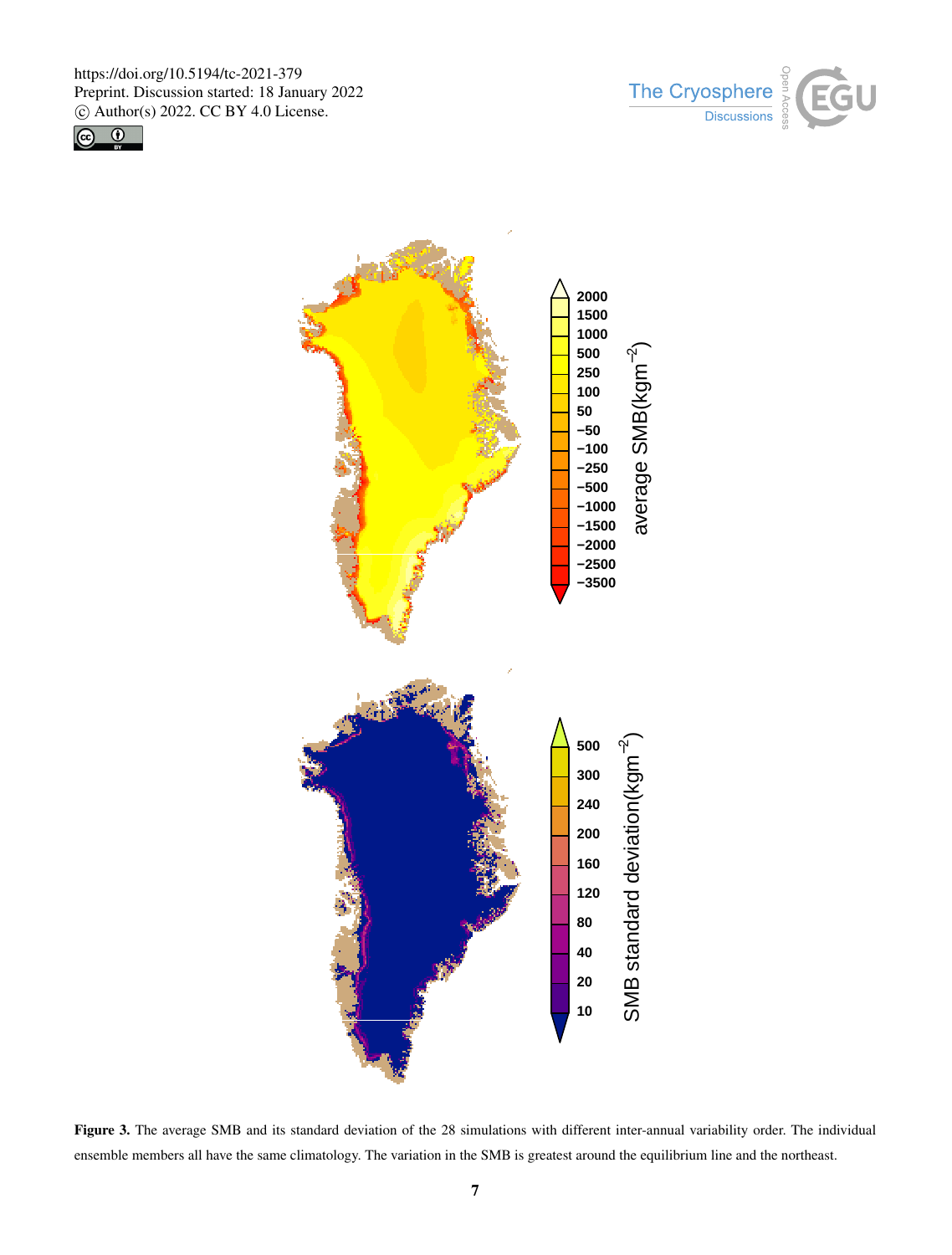



120 The daily climatology leads to a drastic overestimation of the SMB by 40 % (274 kg m<sup>-2</sup> yr<sup>-1</sup> Fig. 4 a,b.). We further investigate this overestimation by studying the impact of the individual forcing variables: using a transient forcing for all but one variable, which comprises of daily climatological averages (right), and the climatological forcing is mixed with one transient variable (left) (fig. 4 c-l). The SMB of these simulations exceed the transient forcing (4 b), meaning that daily climatologies always lead to an SMB increase. This is no surprise due to the non-linearity of the SMB to energy input. There is a clear 125 difference in the impact of the individual variables. While the climatological dew point only slightly changes the SMB (fig. 4 l), the radiation components increase the SMB by 5 % (fig. 4 h, j). Average temperatures increase the SMB by 15% (fig.

4 d) and daily averages of precipitation increase the SMB by 30% (fig. 4 f). Vice versa the complementary effect is true for climatological forcing (fig. 4 c, e, g, i, k), with climatological forcing with transient precipitation showing the lowest SMB (fig. 4 e).

- 130 The small effect and low variability of the radiation components shows that using climatologies is justified in this case (fig. 4 g-j), as the inter-annual variability of Greenland wide radiation is relatively low anyway. Though it is still connected to a slight bias of 5% in the current climate. The turbulent latent heat flux has a relatively low impact on the Greenland wide SMB (Zolles and Born, 2021), which is in line with the low effect the dew point change has (fig. 4 k, l). While the biggest differences between the previous simulations where found around the equilibrium line (fig. 3), the largest difference between
- 135 climatological and transient forced SMB simulations is found in the melting region of Greenland (fig. 5). Temperature has the second highest influence, which can be attributed mainly to the non-linearity of the SMB. However, the overestimation by climatological precipitation cannot be explained by the non-linearity, but the albedo. Using a daily climatology leads to small amounts of mostly snowfall every day leading to a surface albedo increase. The annual average albedo increase is up to 0.1 in the melt region of Greenland. The drastic effect of daily climatologies of precipitation can be attributed to this albedo
- 140 overestimation.

Can we emulate intra-annual variability of precipitation? We have shown that BESSI overestimates the SMB drastically if daily climatologies of precipitation are used. A daily climatology is unrealistic as it has small amounts of snow fall every day. This does not agree with observations of highly event-based precipitation in the Atlantic region (Sodemann et al., 2008). We therefore calculate alternative temporal precipitation distributions by taking monthly averages with a sub-monthly distribution

145 instead. Regular precipitation frequencies of 2, 4, 8, 15, and 30 days are tested as well as the sub-monthly distributions from each of the 39 ERA-interim years. For the ERA-interim based distributions the original daily time series  $P_{day}$  is scaled to have the same monthly average:

$$
P_{day} = P_{day}^t \cdot \frac{\overline{P_m}}{P_m^t} \quad \forall t \in [1979, 2017] \tag{1}
$$

with  $P_m^t$  as the monthly mean of the year t, and  $\overline{P_m}$  the monthly climatological precipitation amount. This correction can be 150 compared to the Delta Method for precipitation (Beyer et al., 2019). We obtain 39 possible precipitation time series, each with a different sub-monthly distribution of the precipitation analogous to the true precipitation of the specific year. Though the monthly sum of precipitation is similar for all the simulations the resulting distributions are quite different. April 2014 was a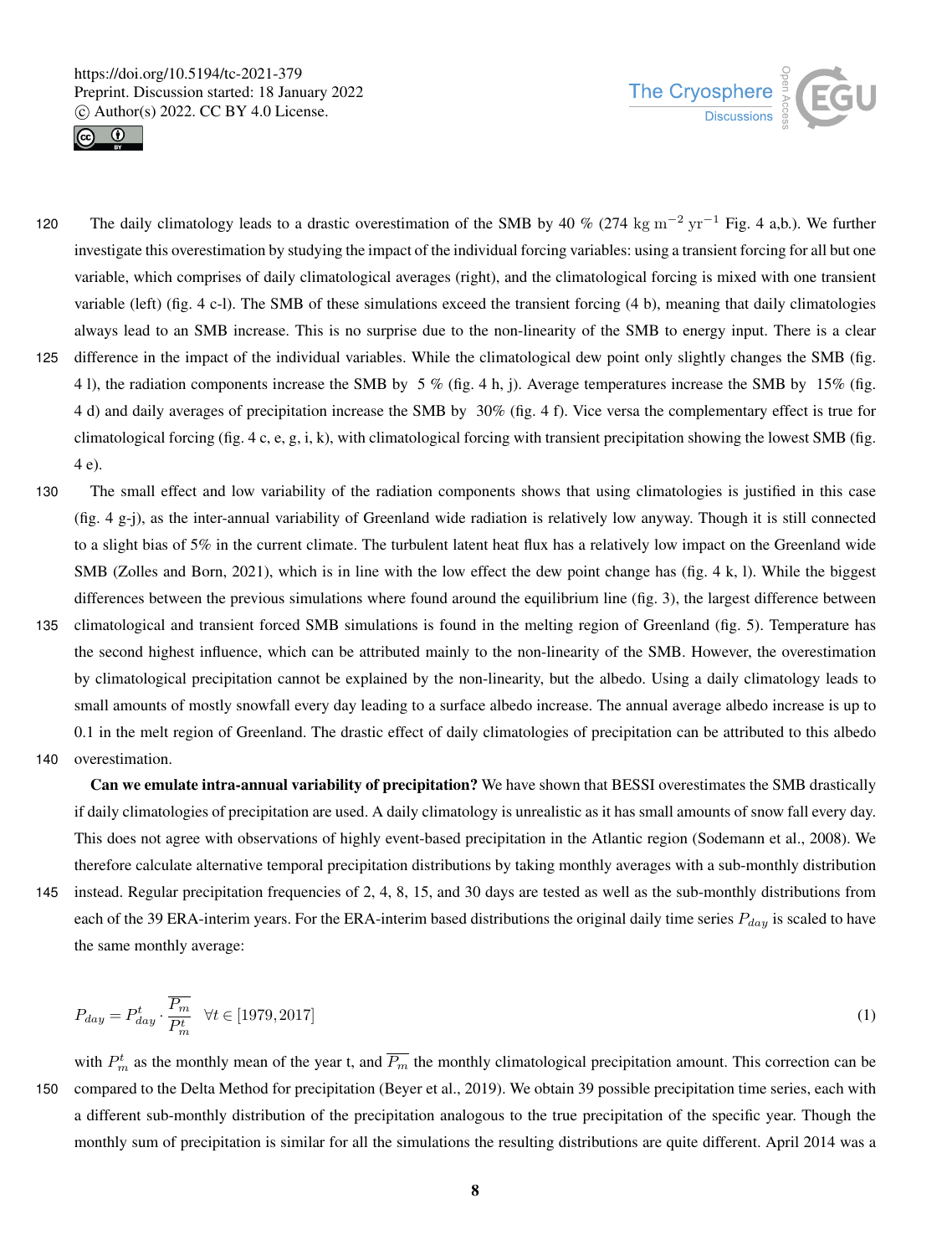





Figure 4. The Greenland wide integrated SMB with climatological and transient forcing. On the left side the model is forced with climatological (daily averages) forcing, with one transient variable in the rows 2-6. Transient forcing mixed with one climatological variable is shown on the right. The climatologically forced SMB model (a) overestimates the SMB relative to the fully transient case (b). If transient variables are taken individually the precipitation lowers the SMB the most (e). Vice versa climatological precipitation distorts the "true" transient SMB the most (f). Climatological dew point, short-wave and long-wave radiation lead to slightly increased SMB (h, j, l).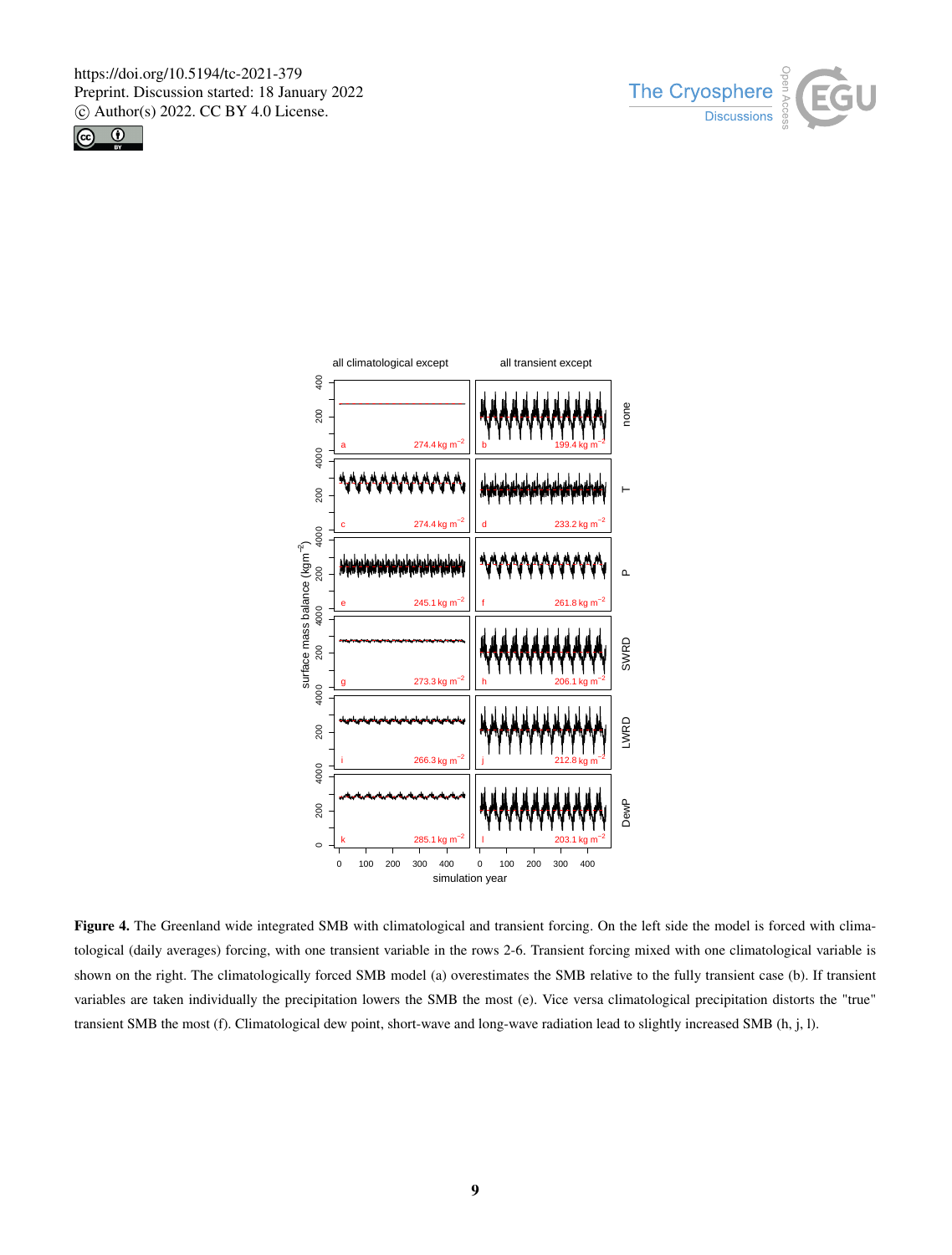





Figure 5. The standard deviation of the SMB for the transient and climatological mixed simulations (fig. 4) on the bottom, and the difference between the transient and the climatological forced surface albedo on the top. The largest standard deviation is in the melt region, due to an up to 0.1 larger annual average albedo.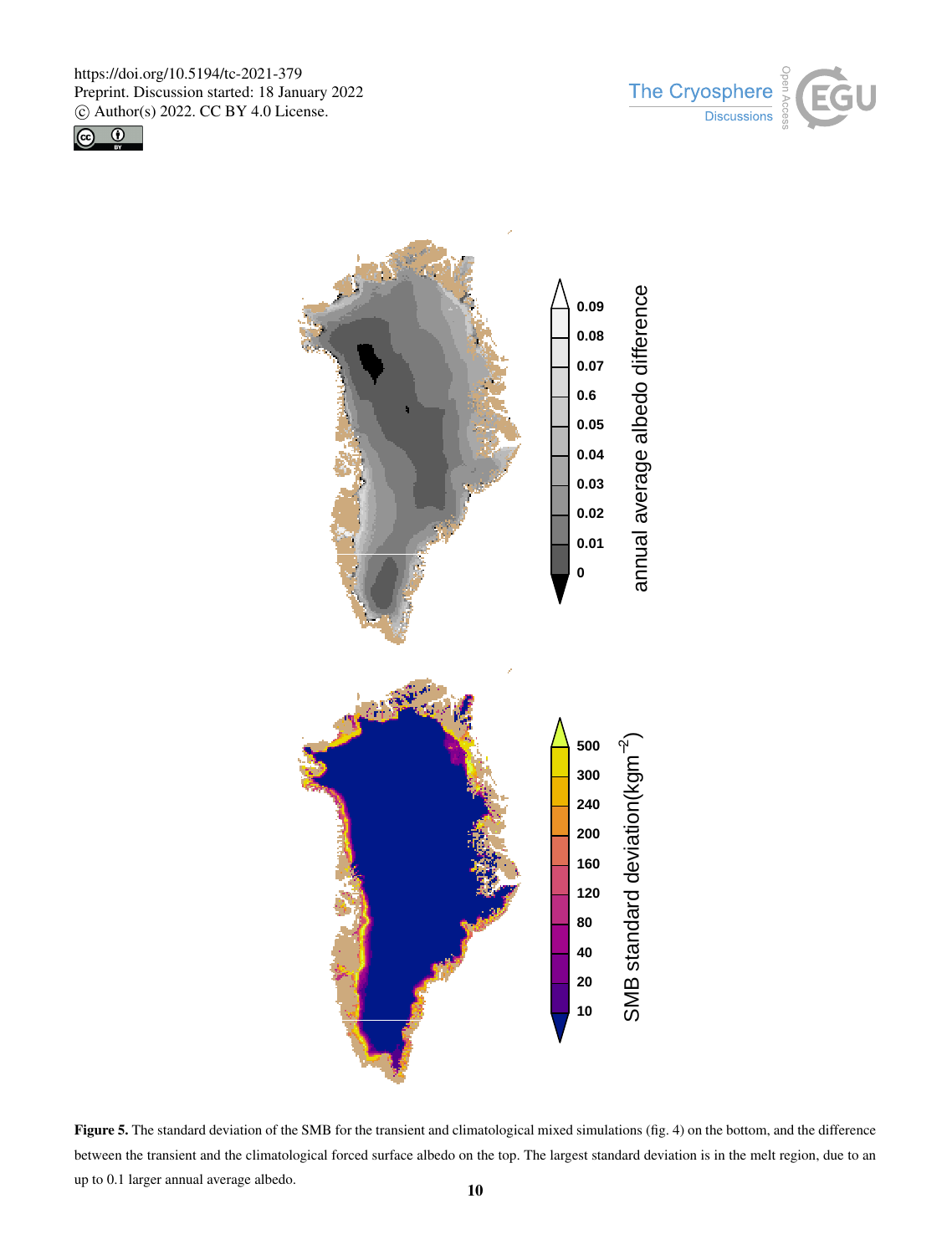





Figure 6. Sub-monthly precipitation distribution for March and April of different simulations. The same monthly precipitation is either distributed via daily climatologies (blue), monthly climatology with the sub-monthly distribution of, for example, 2014 (black) or with regular frequencies (green, orange, light blue). The red distribution is the true distribution for 2014 which is then adjusted to the climatological average (black, eq. 1), as can be seen April 2014 was wetter than the average April of the ERA-interim period.

wet month, so for the resulting forcing it is adjusted to be less but still has four days with precipitation of up and above 10  $kg m^{-2}$  (fig. 6).

155 The simulated SMB depends on the chosen sub-monthly precipitation distribution (fig. 7). For regular precipitation the SMB decreases with precipitation frequency (255/233/200/154 and 87 kg m<sup>-2</sup> yr<sup>-1</sup> at precipitation every  $2^{nd}/4^{th}/6^{th}/15^{th}$ and  $30<sup>th</sup>$  day). Independent of the forcing type of the other variables introducing a lower frequency than precipitation every day (daily climatology) decreases the SMB, this is also true for the sub-monthly distribution from the individual 39 ERAinterim years (fig. 7c, d). The precipitation heavy years of the unaltered forcing are now showing lower SMBs than in the

160 B-FWD simulation. The monthly climatology (fig. 7d) instead of the daily climatology (fig. 7b) reduces the mass balance by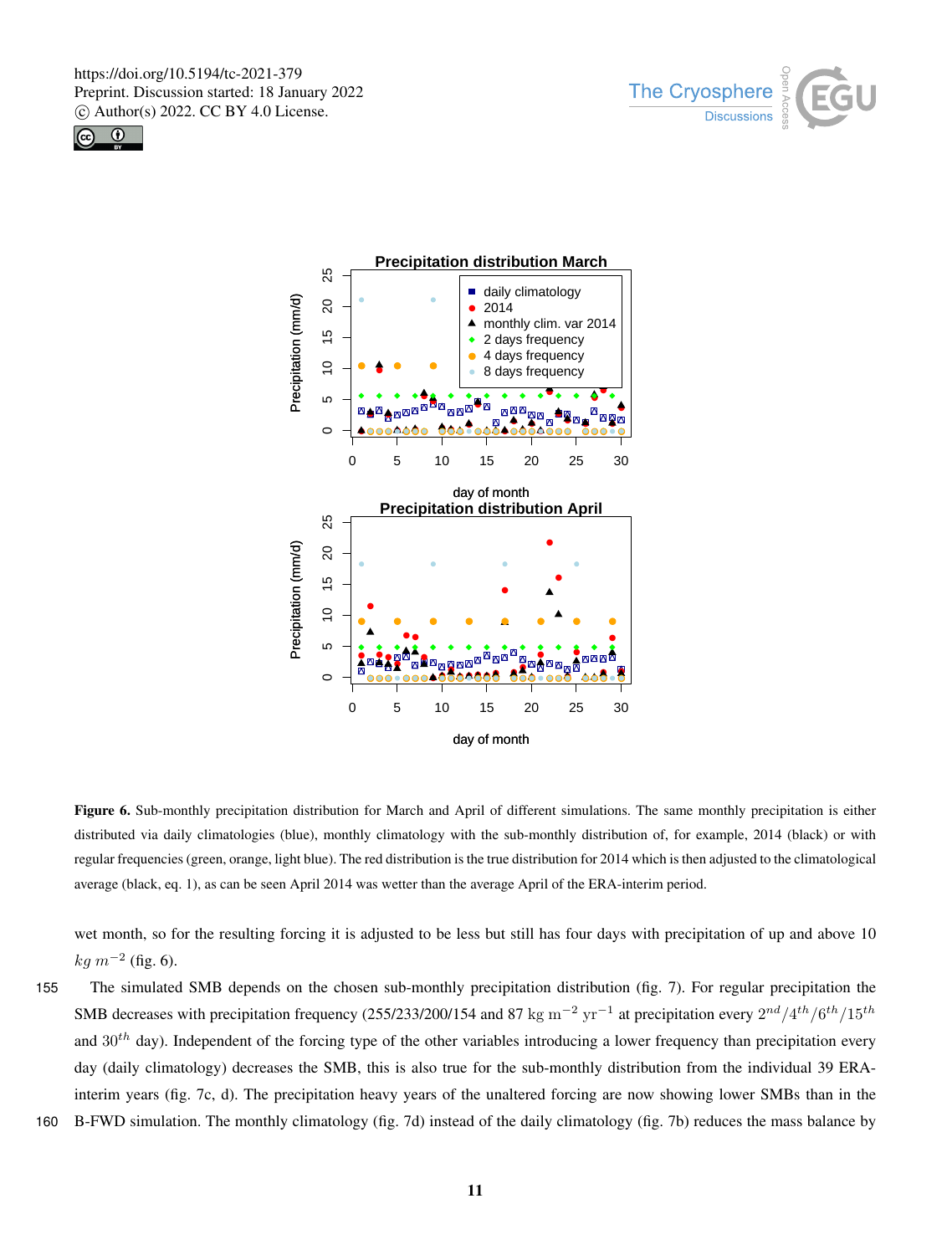



30 kg m<sup>-2</sup> yr<sup>-1</sup>, which is much closer to the "true" value of the transient forcing (fig. 7a). The amplitude of this simulations SMB time series is rather low as the same amount of precipitation falls every year, it was investigated further. Instead of using different sub-monthly frequencies every year the distribution from each year ERA-interim year is taken as the forcing for the entire simulation period (as example 2009: fig. 7 f,g; the entire range is given in fig. 8). It spans from 224-253 kg m<sup>-2</sup> yr<sup>-1</sup>. 165 Using the sub-monthly precipitation distribution for the climatology reduces the SMB overestimation from 40% to 10-25%. A

Greenland wide regular frequency may by chance show similar values as the transient simulation (8 days in this case), and 2-8 days give SMB values comparable to natural distributions.

The decrease in SMB is due to the non-linearity effect of the SMB, as in dry years earlier ice exposure triggers a feedback. Due to the non-linearity of the mass balance and albedo feedback, the range of these simulations is larger than the amplitude 170 of the single simulation (fig.7 d).

### 4 Discussion

We study the impact of inter-annual variability by a simple reordering. The SMB shows a low dependency of 5% over 468 years on the order of the forcing. In case of unknown inter-annual variability the use of a climatological forcing over estimates the SMB by 40 % due to the non-linearity of the SMB and albedo overestimation. We try to reduce this effect by instead using

175 only monthly precipitation averages with a sub-monthly distribution. The overestimation is reduced but an uncertainty of 15% based on the chosen distribution is introduced.

Climate model simulations of the same time period vary in their inter-annual variability, they can very well represent the climatology, but not the order. We show that the effect of the order of the inter-annual variability is less than 5 %. This indicates that the memory effect of the Greenland wide integrated SMB to multiple warm or cold years is low enough to be modeled with

- 180 climate forcing which may not have a realistic temporal variability. Even multiple warmer years over Greenland after each other do not significantly lead to strong feedback. The used ERA-interim period with its temperature trend (Hanna et al., 2021) as the study period can be considered an upper boundary for steady state climate. The simulation lengths were 78,117, 156, 234 and 468 years, and even the extreme case of 12 consecutive years with the warmest temperature the average SMB only decreased by 3.5 %. If the climatology is known and the amplitude of the variability of the forcing data, the order does not really matter,
- 185 despite the high inter annual variability observed in line with Van den Broeke et al. (2011). In case of climate simulations based on climatologies derived from proxies or other boundary conditions they likely are applicable for SMB simulations as long as the amplitude of the variability is good, even if there is a sub-resolution trend not visible in the proxy data. However, the effect is larger on a regional basis and around the equilibrium line the sensitivity towards this inter-annual variability increases. For the ERA-interim climate the northeast of Greenland with its sparse precipitation and large inter-annual variability in particular 190 shows a standard deviation of up to 300 kgm<sup>-2</sup>yr<sup>-1</sup>.
- 

If the inter-annual variability is not known as is most often the case for the distant past or future, the forcing has to be based on climatologies. BESSI uses daily forcing data and is sensitive to daily precipitation. A small amount of snow-fall every day leads to an albedo overestimation as BESSI resolves albedo adjustments on a daily bases. A possible solution is to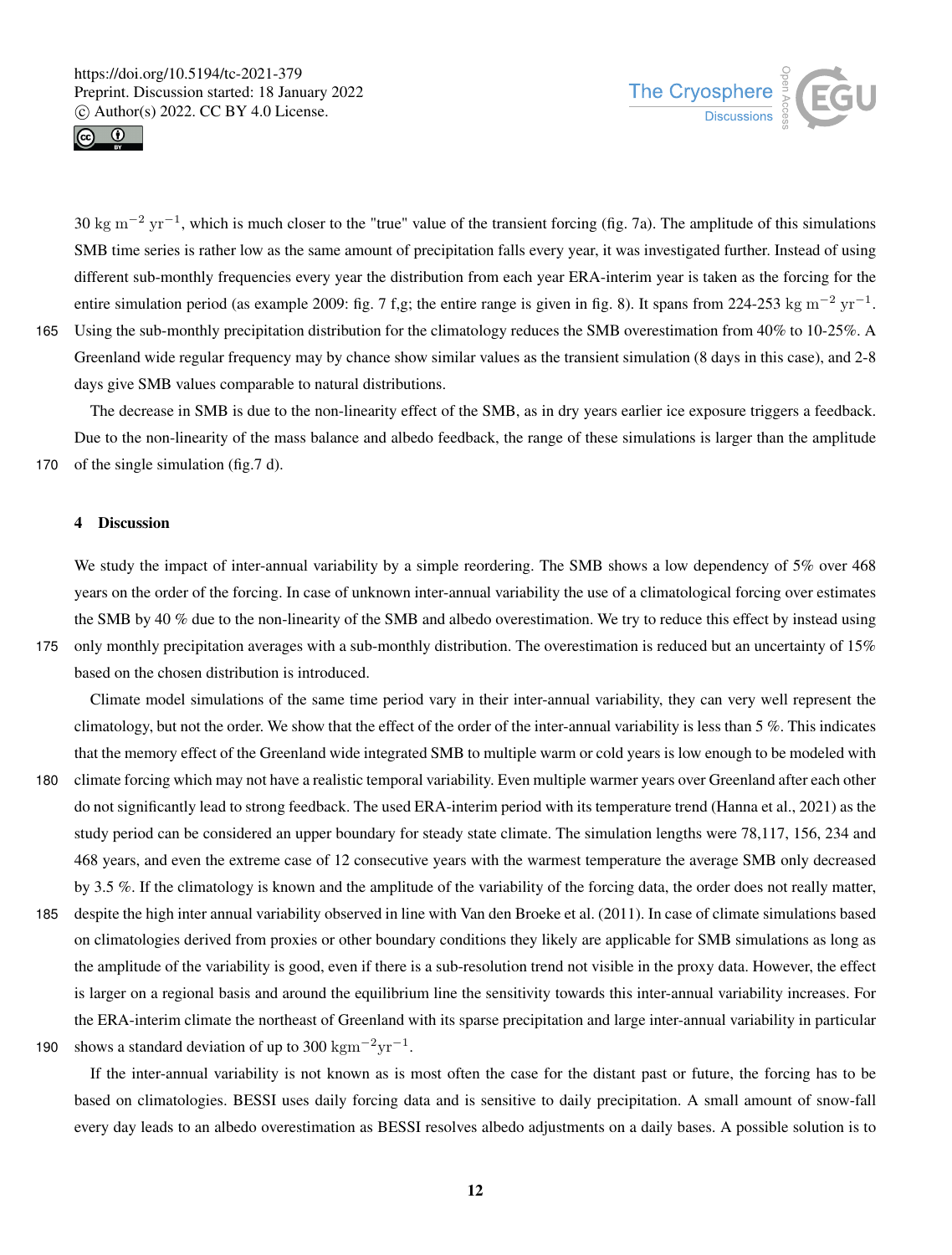





Figure 7. The Greenland-wide integrated SMB forced with different precipitation variability. The SMB time series is shown in black, with the average SMB as a red line. The SMB average value is shown in each panel. The transient B-FWD (a) and the full daily climatology (b) are shown again for direct comparison and are identical to Figure 4. The transient precipitation was scaled to have the same monthly average every year, with the sub-monthly frequency of the individual years, which is combined with either transient forcing (c) or daily climatological forcing (d) of the other variables. Similarly, we combine the sub-monthly precipitation distribution of one year, 2009, with transient (e) and the daily climatological (f) forcing of the other variables. 2009 was chosen as its monthly precipitation distribution is closed to the climatological average.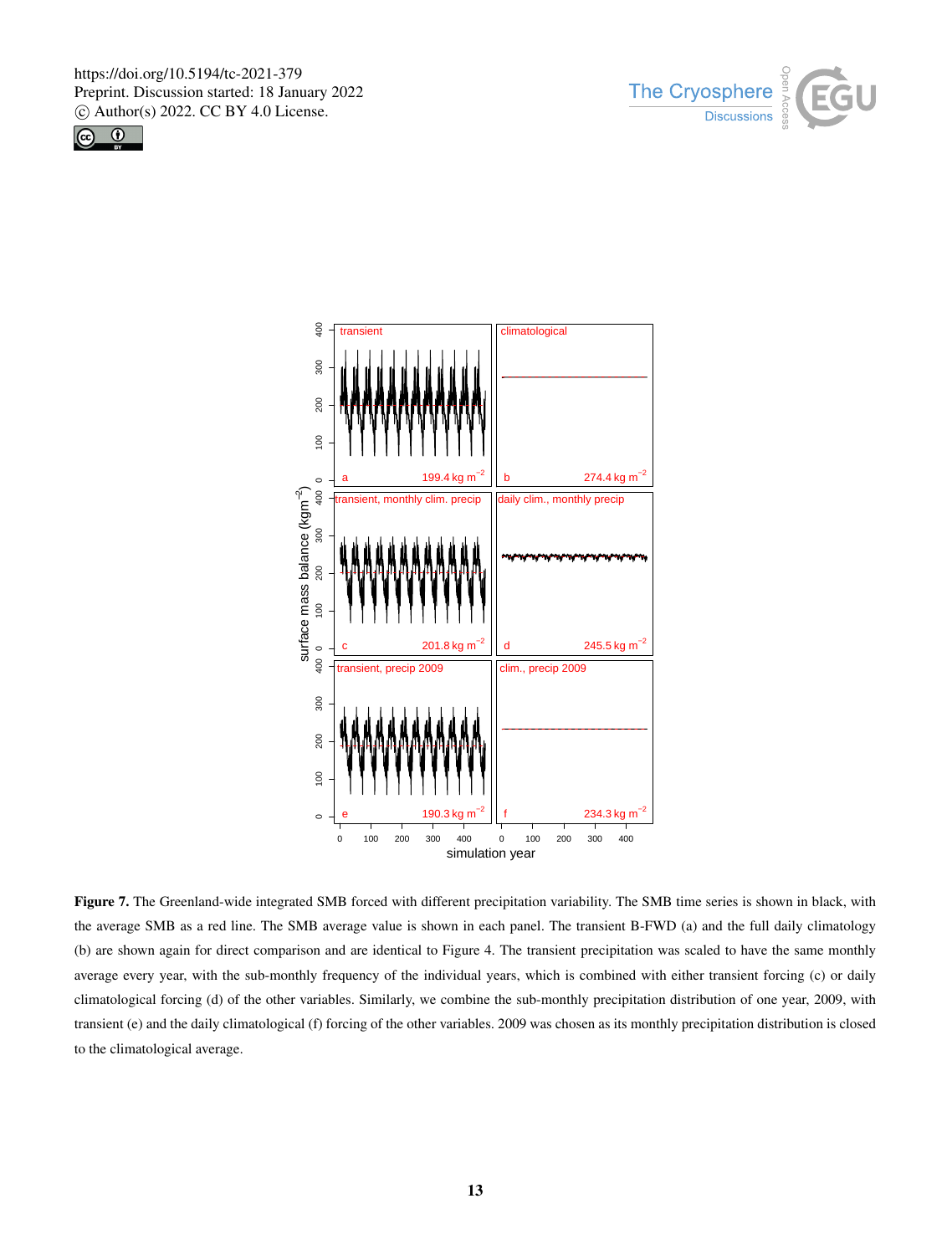





Figure 8. SMB averages for climate forcing with different precipitation variability based on the ERA-interim ensemble. In total 39 different sub-monthly natural precipitation distributions are shown on the left based on monthly averages distributed by the  $39 \times 12$  sub-monthly distributions of each year 1979-2017. The SMB response to regular precipitation on the 2/4/6/15/30th day is on the right. The simulations are forced with the daily climatology of temperature, short and long-wave radiation, and dew point. The width of the boxes is relative to the size of the ensemble (39/5).

parameterize the albedo routine differently for climatology and transient data. Alternatively, the precipitation climatology has 195 to be calculated in a physical more reasonable way which we explore here. We show that monthly climatologies with a natural sub-monthly distribution reduce the SMB overestimation. In practice, there are multiple ways how to define such a distribution: regular or stochastic frequencies for a region using normalized precipitation from reanalysis or climate simulation data. Either approach, may be prone to the sampling period and not invariant in time, and multiple solution may exist. The redistributing of the same precipitation amount at each grid point within a month can change the SMB by 15% (fig. 8). This is to be considered 200 when selecting the fields for projections or reconstructions, purely based on scalar temperature and/or precipitation anomalies

of a given field. The precipitation is quite variable in Greenland (Mosley-Thompson et al., 2005), but not only the total amount is important but also its temporal distribution, in particular in the melt region. There is no clear best representative of the precipitation variability among the individual years of the ERA-interim period.

Based on our findings we suggest that in the absence of full climate simulations with natural variability, temperature and 205 precipitation anomalies are applied to a related climatology with sub-monthly frequency in precipitation. Still using climatological forcing may be overestimating SMB, as it does for BESSI, due to the non-linearity of mass balance, which is in line with (Mikkelsen et al., 2018) who found a 13 % overestimation of the SMB if inter-annual temperature fluctuation is not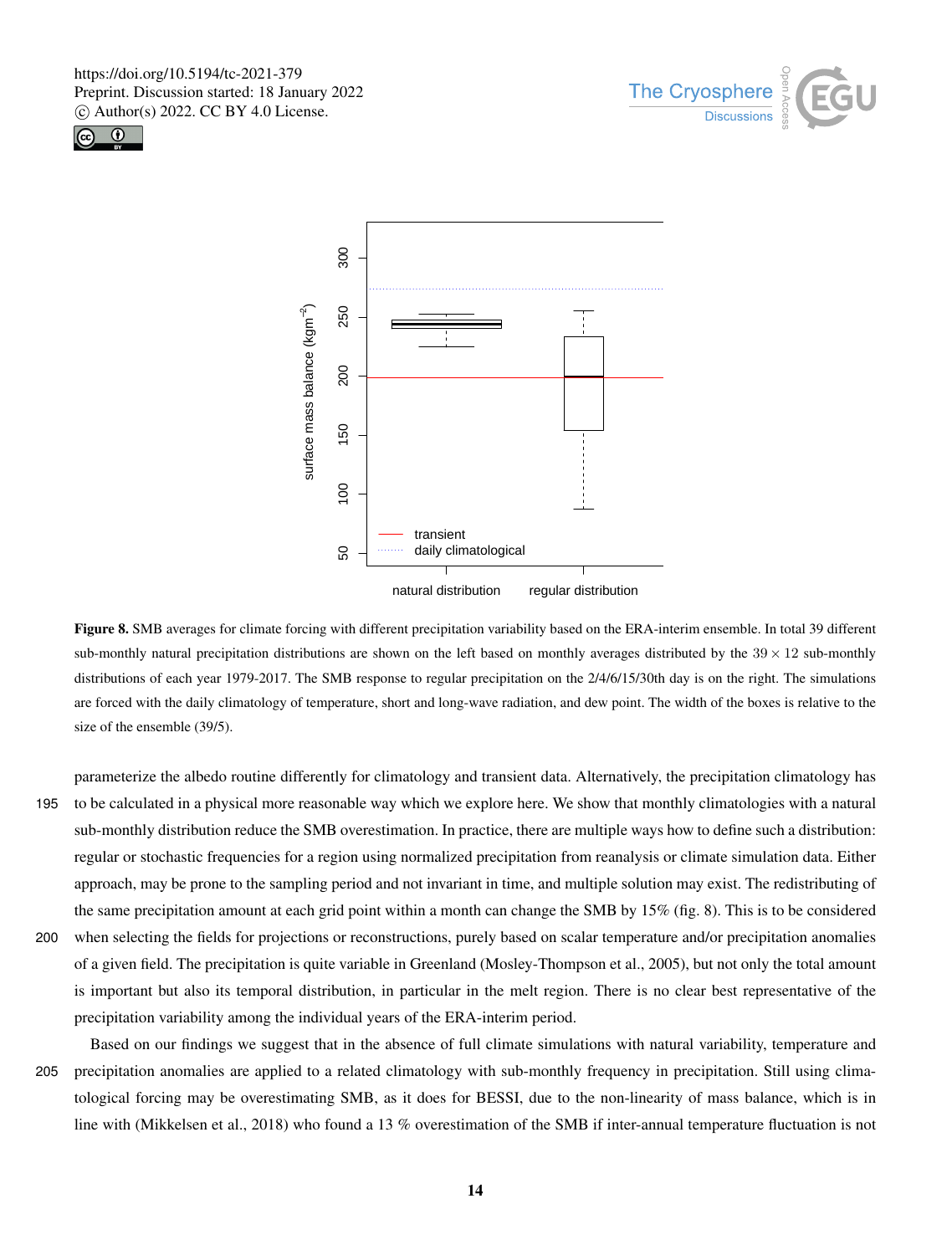



considered. The choice of the representative precipitation distribution which is scaled may be accompanied by an uncertainty of up to 15%.

- 210 BESSI does not use sub-daily parameterizations for the daily cycle, which could reduce the effect of small amounts of snow falling every day and the accompanied albedo overestimation while using climatological forcing if considered. Though small amounts of precipitation every day are physical not reasonable for the region and it has to be considered in the snow models. BESSI showed a positive SMB bias in general relative to other snow-models, we cannot state how big the mentioned effects are for the other SMB models (Fettweis et al., 2020b).
- 215 We did not try to adjust climatological fields for temperature, or the other forcing variables. Due to the event based nature of the precipitation this has the biggest impact, but daily climatologies overestimate the SMB also due to the other variables too. The effect of the non-linearity alone has been previously studied with the model (Born et al., 2019). We furthermore did not study the impact of precipitation distributions on the point scale.

# 5 Conclusions

- 220 A surface mass and energy balance model was run for up to 500 years with different climate forcing. They all share the same climatology in the five forcing variables, atmospheric temperature, precipitation, long and short-wave radiation, and humidity. While different frequencies of climate variability have very little impact  $(< 5\%$ ), using an average climate leads to a drastic overestimation (40 %) of the surface mass balance. This is mainly observed around the melt region of the Greenland ice sheet. The biggest contribution to this overestimation is the precipitation forcing ( $\approx$ 30 %), due to the resulting albedo increase.
- 225 Averaging multiple years to obtain a climatology produces a data set with frequent light precipitation, and a high surface albedo due to the continuous presence of fresh snow. Small amounts of snowfall are not physically reasonable for a region with event based precipitation like Greenland.
- To overcome the problem we calculated alternative precipitation climatologies to be used together with daily climatologies of the other variables. Monthly averages following a natural sub-monthly distribution lead to the smallest errors. Though, there 230 is a dependency on the chosen distribution. Using a regular frequency is not feasible as there is a large spatial dependency and empirical relations may change through time periods. We conclude that the surface mass balance model is best forced with transient climate. If daily climatologies with an altered precipitation forcing are used an overestimation of 15-25 % of the SMB should be assumed.

*Code availability.* The BESSI model code is available on git-hub (https://github.com/TobiasZo/BESSI)

235 *Author contributions.* TZ conducted the model tuning and ensemble simulations, the data analysis and wrote the main part of the manuscript. AB contributed to the study design, and the manuscript.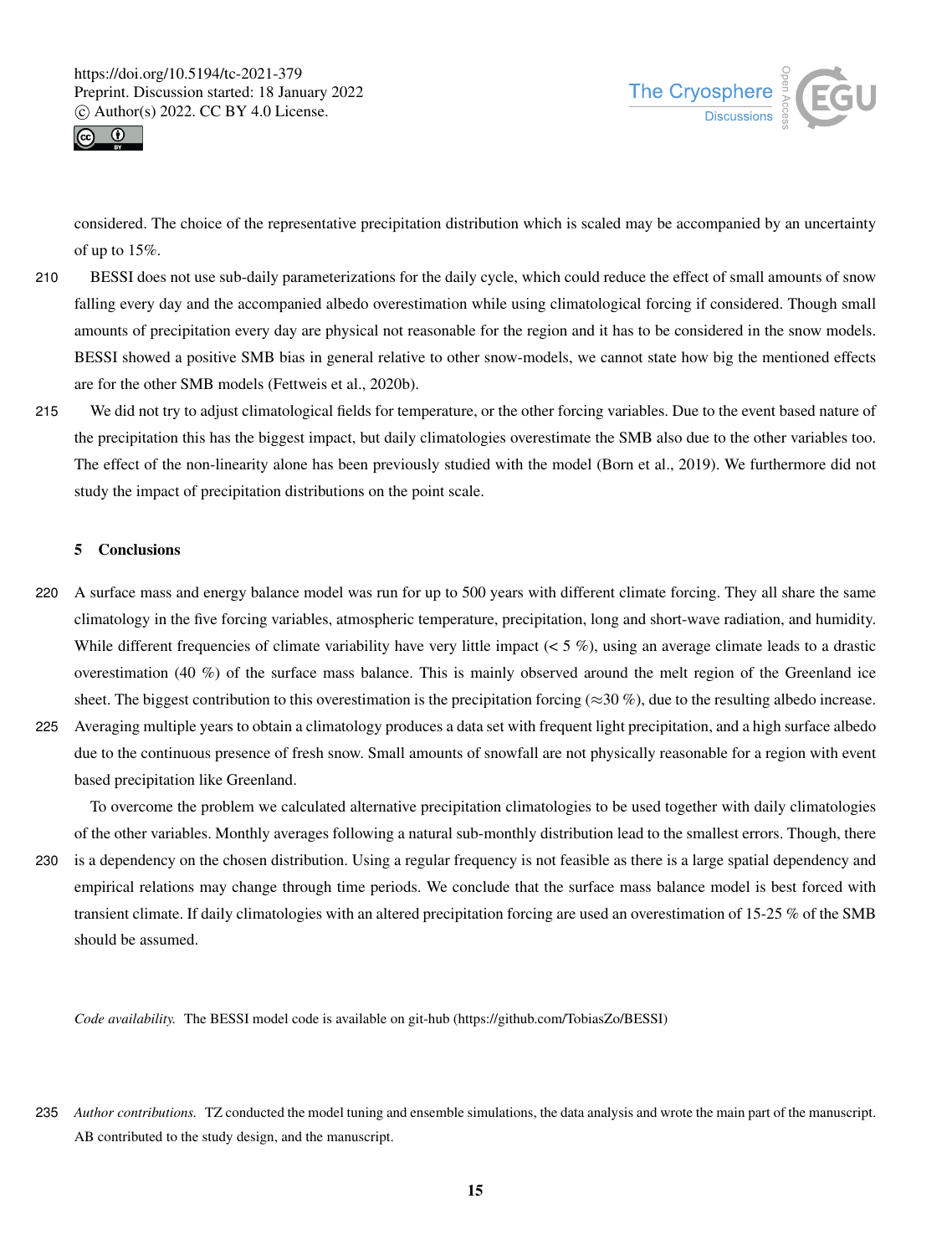



Table A1. The simulations done for this study.

|                                               | Years               | 78 y | 156y         | 234y         | 468y | # of simulations |
|-----------------------------------------------|---------------------|------|--------------|--------------|------|------------------|
| ERA-interim                                   | <b>B-FWD</b>        | 1    | 1            | $\mathbf{1}$ | 1    | 4                |
|                                               | F-BWD               | 1    | $\mathbf{1}$ | $\mathbf{1}$ | 1    | 4                |
|                                               | <b>FWD</b>          | 1    | 1            | $\mathbf{1}$ | 1    | 4                |
|                                               | <b>BWD</b>          | 1    | 1            | 1            | 1    | 4                |
| temperature ordered, 6 frequencies            | <b>B-FWD</b>        | 6    | 6            | 6            | 6    | 24               |
|                                               | F-BWD               | 6    | 6            | 6            | 6    | 24               |
|                                               | <b>FWD</b>          | 6    | 6            | 6            | 6    | 24               |
|                                               | <b>BWD</b>          | 6    | 6            | 6            | 6    | 24               |
| Point wise temperature ordered, 6 frequencies | <b>B-FWD</b>        |      |              |              | 6    | 6                |
|                                               | F-BWD               |      |              |              | 6    | 6                |
|                                               | <b>FWD</b>          |      |              |              | 6    | 6                |
|                                               | <b>BWD</b>          |      |              |              | 6    | 6                |
| Daily climatological forcing                  |                     | 1    | 1            | $\mathbf{1}$ | 1    | 4                |
| Mixed forcing, 1 climatological variable      | T, P, SW, LW, DewP  |      |              |              | 5    | 5                |
| Mixed forcing, 1 transient variable           | T, P, SW, LW, DewP  |      |              |              | 5    | 5                |
| Other precipitation climatologies             | Sub-monthly natural |      |              |              | 39   | 39               |
|                                               | Regular 2,4,8,15,30 |      |              |              | 5    | 5                |
|                                               | mixed               |      |              |              | 3    | 3                |
|                                               |                     |      |              |              |      | 197              |

*Competing interests.* The authors declare that they have no conflict of interest.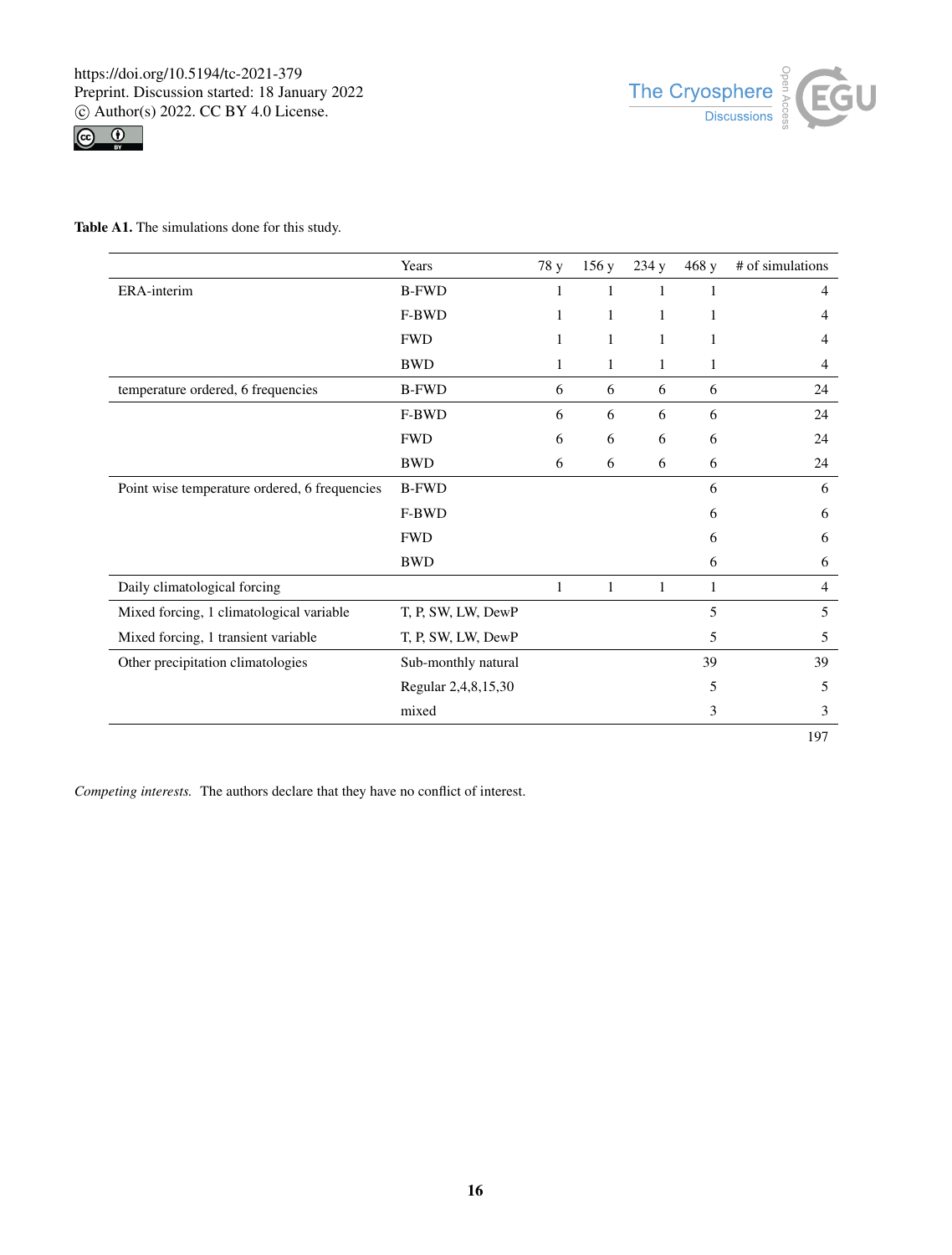



## References

Alvarez Solas, J., Banderas, R., Robinson, A., and Montoya, M.: A new approach for simulating the paleo-evolution of the Northern Hemi-240 sphere ice sheets, Geoscientific model development, 11, 2299–2314, 2018.

Aschwanden, A., Fahnestock, M. A., Truffer, M., Brinkerhoff, D. J., Hock, R., Khroulev, C., Mottram, R., and Khan, S. A.: Contribution of the Greenland Ice Sheet to sea-level over the next millennium, Science Advances, https://doi.org/10.1126/sciadv.aav9396, 2019.

Berrisford, P., Dee, D., Poli, P., Brugge, R., Fielding, K., Fuentes, M., Kallberg, P., Kobayashi, S., Uppala, S., and Simmons, A.: The ERA-Interim archive, version 2.0, 2011.

- 245 Beyer, R., Krapp, M., and Manica, A.: A systematic comparison of bias correction methods for paleoclimate simulations, Clim. Past Discuss, 11, 1–23, 2019.
	- Born, A., Imhof, M. A., and Stocker, T. F.: An efficient surface energy–mass balance model for snow and ice, The Cryosphere, 13, 1529–1546, https://doi.org/10.5194/tc-13-1529-2019, https://tc.copernicus.org/articles/13/1529/2019/, 2019.

Fettweis, X., Box, J. E., Agosta, C., Amory, C., Kittel, C., Lang, C., van As, D., Machguth, H., and Gallée, H.: Reconstructions of the 250 1900–2015 Greenland ice sheet surface mass balance using the regional climate MAR model, The Cryosphere, 11, 1015–1033, 2017.

- Fettweis, X., Hofer, S., Krebs-Kanzow, U., Amory, C., Aoki, T., Berends, C. J., Born, A., Box, J. E., Delhasse, A., Fujita, K., Gierz, P., Goelzer, H., Hanna, E., Hashimoto, A., Huybrechts, P., Kapsch, M.-L., King, M. D., Kittel, C., Lang, C., Langen, P. L., Lenaerts, J. T. M., Liston, G. E., Lohmann, G., Mernild, S. H., Mikolajewicz, U., Modali, K., Mottram, R. H., Niwano, M., Noël, B., Ryan, J. C., Smith, A., Streffing, J., Tedesco, M., van de Berg, W. J., van den Broeke, M., van de Wal, R. S. W., van Kampenhout, L., Wilton, D., Wouters, B.,
- 255 Ziemen, F., and Zolles, T.: GrSMBMIP: intercomparison of the modelled 1980–2012 surface mass balance over the Greenland Ice Sheet, The Cryosphere, 14, 3935–3958, https://doi.org/10.5194/tc-14-3935-2020, https://tc.copernicus.org/articles/14/3935/2020/, 2020a.
	- Fettweis, X., Hofer, S., Krebs-Kanzow, U., Amory, C., Aoki, T., Berends, C. J., Born, A., Box, J. E., Delhasse, A., Fujita, K., et al.: GrSMB-MIP: Intercomparison of the modelled 1980–2012 surface mass balance over the Greenland Ice sheet, The Cryosphere, 14, 3935–3958, 2020b.
- 260 Forsström, P.-L. and Greve, R.: Simulation of the Eurasian ice sheet dynamics during the last glaciation, Global and Planetary Change, 42, 59–81, 2004.
	- Hanna, E., Cappelen, J., Fettweis, X., Mernild, S. H., Mote, T. L., Mottram, R., Steffen, K., Ballinger, T. J., and Hall, R. J.: Greenland surface air temperature changes from 1981 to 2019 and implications for ice-sheet melt and mass-balance change, International Journal of Climatology, 41, E1336–E1352, 2021.
- 265 Holube, K. M., Zolles, T., and Born, A.: Sources of Uncertainty in Greenland Surface Mass Balance in the 21 st century, The Cryosphere Discussions, pp. 1–27, 2021.

Madsen, M. V., Steen-Larsen, H. C., Hörhold, M., Box, J., Berben, S. M. P., Capron, E., Faber, A.-K., Hubbard, A., Jensen, M. F., Jones, T., et al.: Evidence of isotopic fractionation during vapor exchange between the atmosphere and the snow surface in Greenland, Journal of Geophysical Research: Atmospheres, 124, 2932–2945, 2019.

- 270 Mikkelsen, T. B., Grinsted, A., and Ditlevsen, P.: Influence of temperature fluctuations on equilibrium ice sheet volume, The Cryosphere, 12, 39–47, https://doi.org/10.5194/tc-12-39-2018, https://tc.copernicus.org/articles/12/39/2018/, 2018.
	- Mosley-Thompson, E., Readinger, C., Craigmile, P., Thompson, L., and Calder, C.: Regional sensitivity of Greenland precipitation to NAO variability, Geophysical Research Letters, 32, 2005.